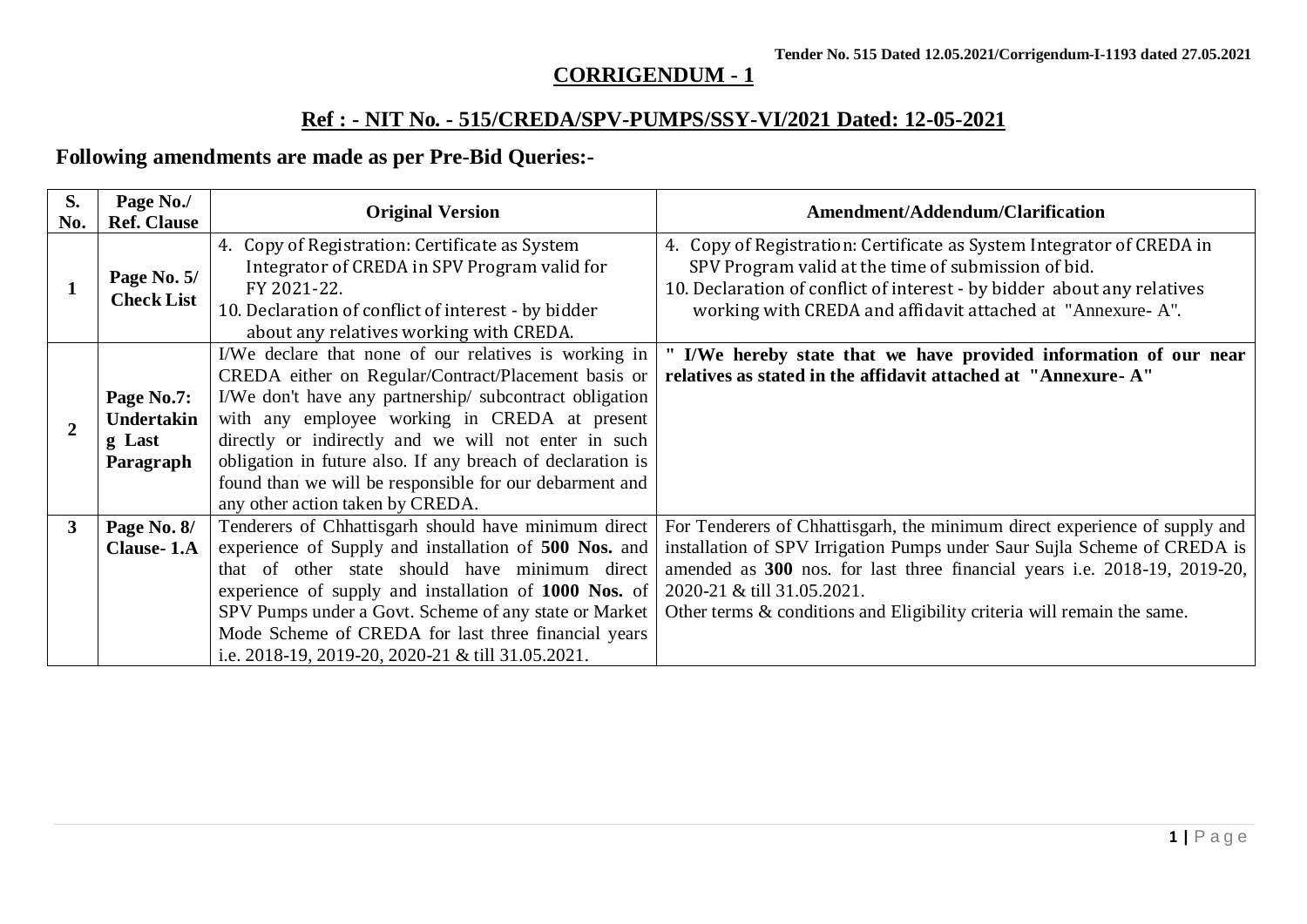| S.<br>No.        | Page No./<br><b>Ref. Clause</b>  | <b>Original Version</b>                                                                                                                                                                                                                                                                                                                                                                                                                                                                                                                                                                                                                                                                                                                                                                                                 | Amendment/Addendum/Clarification                                                                                                                                                                                                                                                                                                                                                                                                                                                                                                                                                                                                                                                         |
|------------------|----------------------------------|-------------------------------------------------------------------------------------------------------------------------------------------------------------------------------------------------------------------------------------------------------------------------------------------------------------------------------------------------------------------------------------------------------------------------------------------------------------------------------------------------------------------------------------------------------------------------------------------------------------------------------------------------------------------------------------------------------------------------------------------------------------------------------------------------------------------------|------------------------------------------------------------------------------------------------------------------------------------------------------------------------------------------------------------------------------------------------------------------------------------------------------------------------------------------------------------------------------------------------------------------------------------------------------------------------------------------------------------------------------------------------------------------------------------------------------------------------------------------------------------------------------------------|
| $\boldsymbol{4}$ |                                  |                                                                                                                                                                                                                                                                                                                                                                                                                                                                                                                                                                                                                                                                                                                                                                                                                         |                                                                                                                                                                                                                                                                                                                                                                                                                                                                                                                                                                                                                                                                                          |
|                  | Page No. 8/<br><b>Clause-1.E</b> | Tenderer must have valid test report of 3HP category and<br>5HP category of submersible and surface AC & DC<br>pumps in their name i.e. total 08 test reports of solar<br>pumping system separately in their names are mandatory<br>for the eligibility to participate in the Tender. They will<br>have to provide copy of such test report of their SPV<br>Pumps as per Ministry of New & Renewable Energy<br>(MNRE) Specifications from Solar Energy Test Centre<br>or any other test centre accredited by NABL. For other<br>than the above configuration if Bidders wants to submit<br>acknowledgement of any category for future reference /<br>requirement, they may submit Acknowledgement of<br>submission of materials along with make, capacity $\&$<br>numbers of Solar Module, Controller & AC / DC Surface | <b>Additional-</b><br>Bidders who are having minimum 04 valid test reports of any 04 categories<br>out of 08 categories and acknowledgement for the rest categories from<br>MNRE/NABL accredited test centers at the time of submission of tender, are<br>eligible/allowed to participate in this tender but not eligible/allowed to quote<br>Rate/Prices.<br>CREDA Shall award work on L-1 rates, subjected to the submission of valid<br>test reports of all 08 categories/configuration of pumps in their name at the<br>time of agreement. If Bidder fails to produce all the 08 valid Test Reports on<br>the due date of agreement, he will be disqualified without any intimation. |
|                  |                                  | Submersible Pumps, fee receipt as per Ministry of New<br>& Renewable Energy (MNRE) Specifications from Solar<br><b>Energy Test</b><br>Centre or any other test centre accredited by NABL but<br>they can't quote rate/price. Bidders shall be required to<br>submit the approved test certificates before raising claim<br>for payment else payment shall not be made to them.<br>Bidder should have test certificate for the offered pumps<br>valid at the time of opening of the bid as per<br>specifications mentioned in this Tender document and<br>guidelines issued by MNRE vide letter no.41/3/2018-<br>SPV Division dated:17th July 2019.                                                                                                                                                                      |                                                                                                                                                                                                                                                                                                                                                                                                                                                                                                                                                                                                                                                                                          |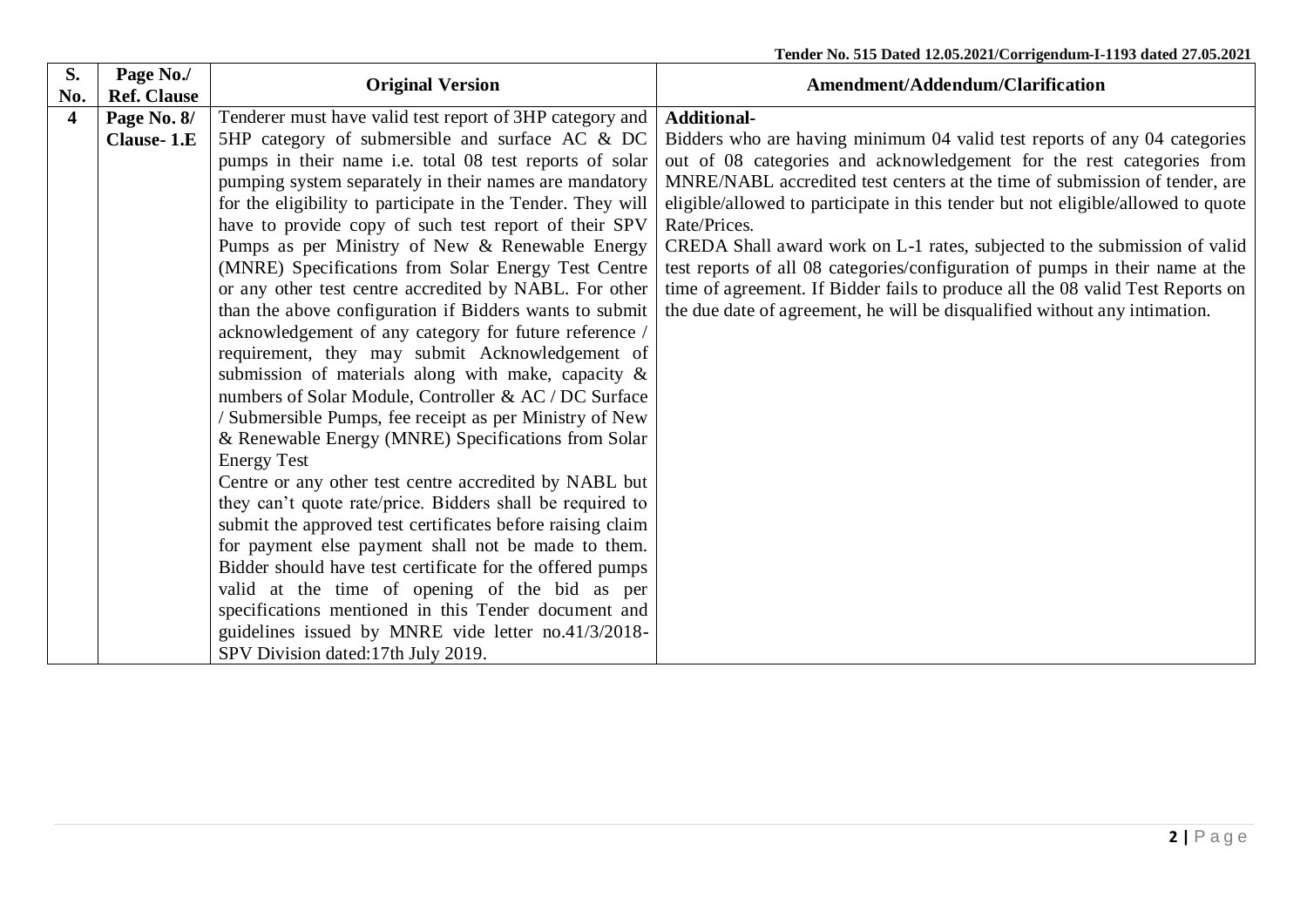| S.<br>No. | Page No./<br><b>Ref. Clause</b> | <b>Original Version</b>                                                                                                                                                                                                                                                                                                                                                                                                                                                                                                                                                                                                                                                                                                                                                                                                                                                                                              | Amendment/Addendum/Clarification                                                                                                                                                                                                                                                                                                                                                                                                                                                                                                                                                                                                                                                                                                                                                                                                                                                                                                                                                                                                                                                                                                                                                                                                                                                                                                                                      |
|-----------|---------------------------------|----------------------------------------------------------------------------------------------------------------------------------------------------------------------------------------------------------------------------------------------------------------------------------------------------------------------------------------------------------------------------------------------------------------------------------------------------------------------------------------------------------------------------------------------------------------------------------------------------------------------------------------------------------------------------------------------------------------------------------------------------------------------------------------------------------------------------------------------------------------------------------------------------------------------|-----------------------------------------------------------------------------------------------------------------------------------------------------------------------------------------------------------------------------------------------------------------------------------------------------------------------------------------------------------------------------------------------------------------------------------------------------------------------------------------------------------------------------------------------------------------------------------------------------------------------------------------------------------------------------------------------------------------------------------------------------------------------------------------------------------------------------------------------------------------------------------------------------------------------------------------------------------------------------------------------------------------------------------------------------------------------------------------------------------------------------------------------------------------------------------------------------------------------------------------------------------------------------------------------------------------------------------------------------------------------|
| 5         | Page No. 8/                     | <b>ELIGIBILITY CRITERIA 1A to 1F:</b>                                                                                                                                                                                                                                                                                                                                                                                                                                                                                                                                                                                                                                                                                                                                                                                                                                                                                | <b>Additional Eligibility Criteria-</b>                                                                                                                                                                                                                                                                                                                                                                                                                                                                                                                                                                                                                                                                                                                                                                                                                                                                                                                                                                                                                                                                                                                                                                                                                                                                                                                               |
|           | <b>Clause-1</b>                 |                                                                                                                                                                                                                                                                                                                                                                                                                                                                                                                                                                                                                                                                                                                                                                                                                                                                                                                      | 1.G- Even though the bidders meet the above qualifying criteria, they are<br>subject to be disqualified if they have:<br>(I) Made misleading or false representations in the forms, statements,<br>affidavits and attachments submitted in proof of the qualification<br>requirements; and/or<br>(II) Record of poor performance such as abandoning the works, not properly<br>completing the contract, inordinate delays in completion litigation<br>history, or financial failures etc; and/or<br>(III) Participated in the previous bidding for the same work and had quoted<br>unreasonably high or low bid prices and could not furnish rational<br>justification for it to CREDA.                                                                                                                                                                                                                                                                                                                                                                                                                                                                                                                                                                                                                                                                               |
| 6         | Page No. 9/                     | <b>CONSORTIUM-</b>                                                                                                                                                                                                                                                                                                                                                                                                                                                                                                                                                                                                                                                                                                                                                                                                                                                                                                   | <b>CONSORTIUM-</b>                                                                                                                                                                                                                                                                                                                                                                                                                                                                                                                                                                                                                                                                                                                                                                                                                                                                                                                                                                                                                                                                                                                                                                                                                                                                                                                                                    |
|           | <b>Clause-2</b>                 | Consortium will be allowed in this Tender up to 2<br>partners subject to fulfilling<br>following criteria-<br>(i) Both the partners should jointly fulfil eligibility<br>criteria as per clause 1A, 1B, 1D and 1E.<br>(ii) The lead partner should fulfil criteria as per clause 1C<br>individually and other partner should have Positive Net<br>worth as on 31st March 2020. For Positive Net worth of<br>other partner, Audited balance sheet/ CA certificate must<br>be enclosed.<br>(iii) Both the partners should individually fulfil criteria of<br>1F.<br>(iv) If either partner submits any alternate / individual<br>bid then both bids (individual $\&$ consortium) shall be<br>rejected.<br>(v) The Consortium agreement notarized in Non Judicial<br>stamp paper of Rs.100 as per draft given in annexure-<br>"III" must be submitted along with the bid documents.<br>Otherwise bid shall be rejected. | There shall be a consortium for the contract bid in the constituent firms<br>indicating clearly, amongst other things, the proposed distribution of<br>responsibilities both financial as well as technical for execution of the work<br>amongst them. For the purpose of this clause the most experienced partner<br>will be the lead partner. The copy of the Consortium Agreement in<br>accordance with requirements mentioned in Annexure-B (enclosed). Lead<br>partner shall be nominated as being partner-in-charge and this authorization<br>shall be evidenced by submitting a Power of Attorney signed by the second<br>partner. Consortium will be allowed in this Tender up to 2 partners subject to<br>fulfilling following criteria-<br>Both the partners shall jointly fulfill eligibility criteria as per clause 1A,<br>(i)<br>1B, 1D and 1E. The Lead partner shall meet not less than 50% of<br>Eligibility criteria mentioned per clause 1A, 1B, 1D and 1E.<br>(ii) The lead partner shall fulfill criteria as per clause 1C individually and<br>other partner should have Positive Net worth as on 31 <sup>st</sup> March 2020 or<br>31 <sup>st</sup> March 2021. For Positive Net worth of other partner, Audited<br>balance sheet/ CA certificate must be enclosed.<br>(iii) Both the partners shall individually fulfill criteria of 1F and 1G. |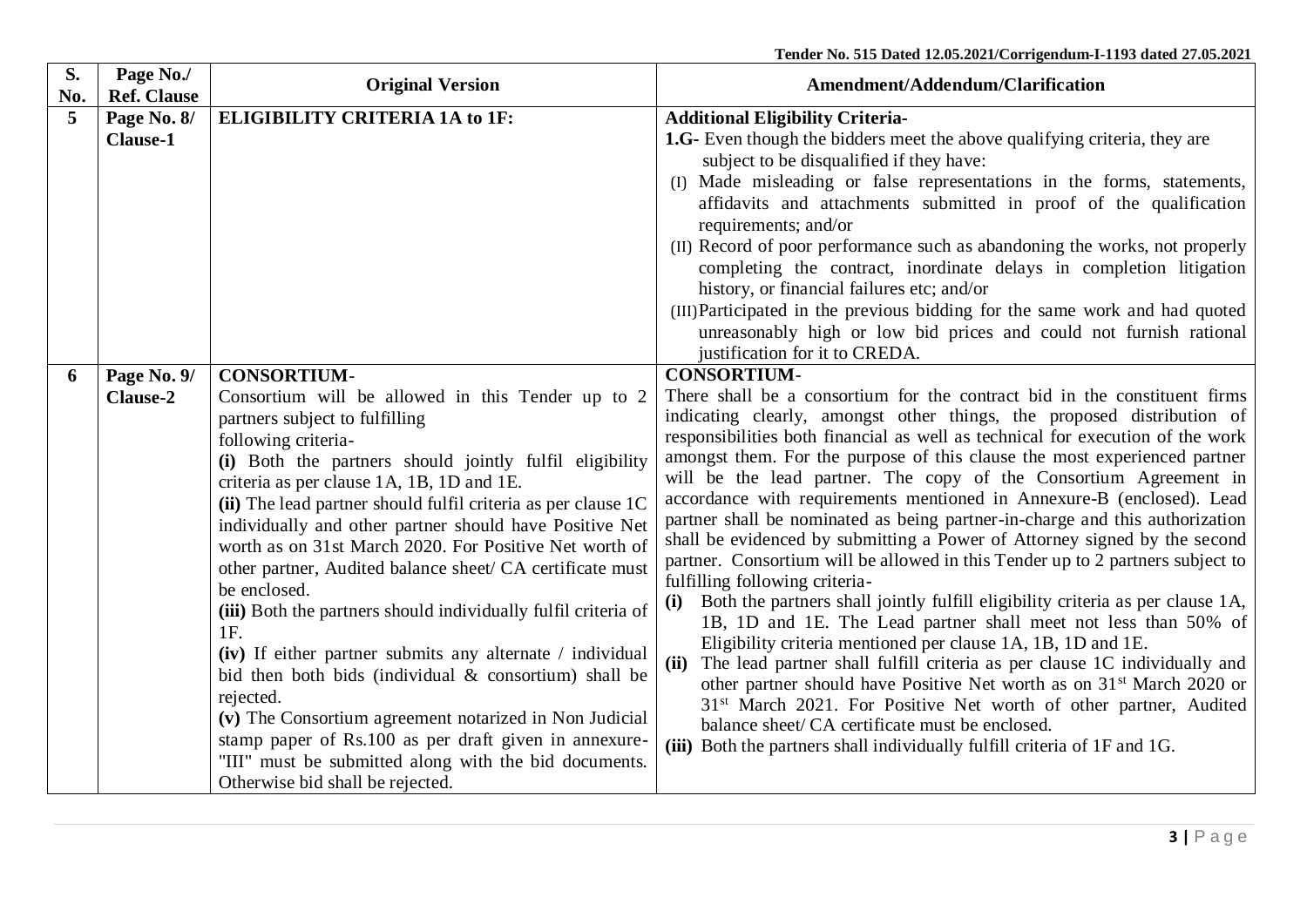| S.<br>No.      | Page No./<br><b>Ref. Clause</b> | <b>Original Version</b>                                                                                                                                                                                                                                                                                                                                                                                                           | Amendment/Addendum/Clarification                                                                                                                                                                                                                                                                                                                                                                                                                                                                                                                                                                                                                                                                                                                                                                                                                                                                                                                                                                                                                                                                                                                                                                                                                                                                                                                                                                                                                                                                                                                                                                                                                                                                                                                                                                                                                                                                                                |
|----------------|---------------------------------|-----------------------------------------------------------------------------------------------------------------------------------------------------------------------------------------------------------------------------------------------------------------------------------------------------------------------------------------------------------------------------------------------------------------------------------|---------------------------------------------------------------------------------------------------------------------------------------------------------------------------------------------------------------------------------------------------------------------------------------------------------------------------------------------------------------------------------------------------------------------------------------------------------------------------------------------------------------------------------------------------------------------------------------------------------------------------------------------------------------------------------------------------------------------------------------------------------------------------------------------------------------------------------------------------------------------------------------------------------------------------------------------------------------------------------------------------------------------------------------------------------------------------------------------------------------------------------------------------------------------------------------------------------------------------------------------------------------------------------------------------------------------------------------------------------------------------------------------------------------------------------------------------------------------------------------------------------------------------------------------------------------------------------------------------------------------------------------------------------------------------------------------------------------------------------------------------------------------------------------------------------------------------------------------------------------------------------------------------------------------------------|
|                |                                 | (vi) In Consortium if one or both the partners are from<br>Chhattisgarh then they should have minimum experience<br>of 500 pumps and if both the partners are from outside<br>the state<br>then they should have minimum experience of 1000<br>pumps.<br>(vii) The lead partner of consortium will be solely<br>responsible for any liability, penalty, COMC and other<br>terms and conditions mentioned in this tender document. | (iv) If either partner submits any alternate / individual bid then both bids<br>(individual $&$ consortium) shall be rejected.<br>In Consortium if one or both the partners are from Chhattisgarh then<br>(v)<br>they should have minimum experience of 500 pumps and if both the<br>partners are from outside the state then they should have minimum<br>experience of 1000 pumps.<br>(vi) The lead partner of consortium will be solely responsible for any<br>liability, penalty, COMC and other terms and conditions mentioned in<br>this tender document. In event of default by any partner in the execution<br>of his part of contract, both the partners shall be debarred from the<br>tender, execution of Work and empanelment list of CREDA.<br>(vii) Notwithstanding the permission to assigning the responsibilities of<br>defaulting partner above, both the partner of consortium will retain the<br>full and undivided responsibility for the performance of their obligations<br>under the bid.<br>(viii) Both the partners shall be registered in CREDA. Otherwise consortium<br>bid/bidders shall be disqualified.<br>(ix) The bid submitted, shall include all the relevant information as required,<br>shall be furnished separately for each partner like Affidavit-A<br>mentioning information of relatives etc., experience certificates,<br>schedule-I and all other information mentioned in this tender document<br>applicable to Consortium Partner. In case of fails to do, bid shall be<br>rejected.<br>After successful completion of the work experience certificate shall be<br>$(\mathbf{x})$<br>given by CREDA in accordance with the percentage of participation.<br>(xi) Consortium agreement attached as Annexure- B (enclosed). shall be<br>submitted on a non judicial stamp paper of Rs. 100 and shall be attested<br>by Magistrate/Sub-judge/Notary. Otherwise bid shall be rejected. |
| $\overline{7}$ | Page No.<br>12/ Clause-<br>12   | Bid shall be rejected of all those bidders who are not<br>registered with CREDA.                                                                                                                                                                                                                                                                                                                                                  | Bid shall be rejected of all those bidders who are not registered with CREDA<br>at the time of submission of bid                                                                                                                                                                                                                                                                                                                                                                                                                                                                                                                                                                                                                                                                                                                                                                                                                                                                                                                                                                                                                                                                                                                                                                                                                                                                                                                                                                                                                                                                                                                                                                                                                                                                                                                                                                                                                |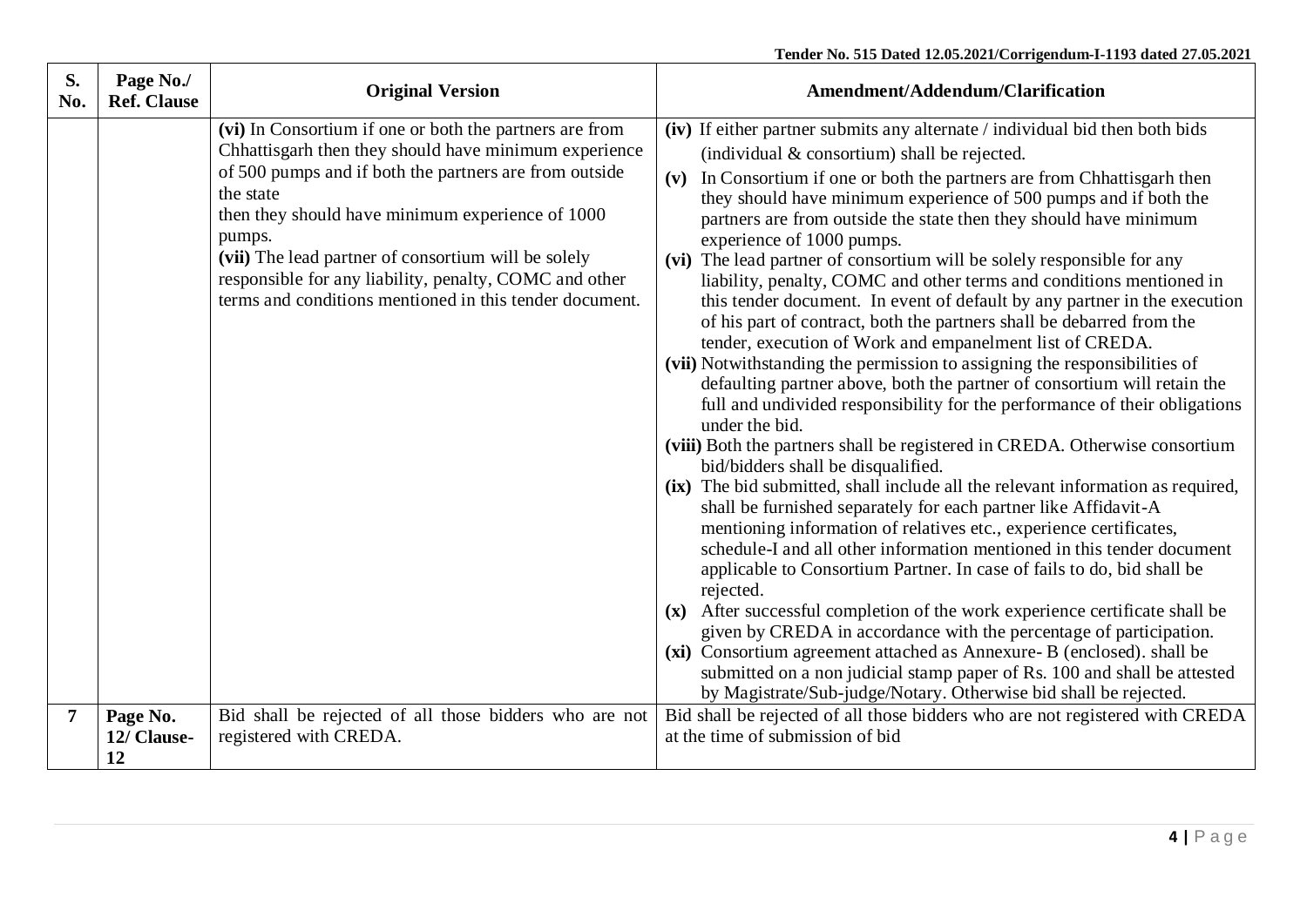| S.<br>No. | Page No./<br><b>Ref. Clause</b> | <b>Original Version</b>                                              | Amendment/Addendum/Clarification                                                       |
|-----------|---------------------------------|----------------------------------------------------------------------|----------------------------------------------------------------------------------------|
| 8         | Page No.                        | Tenderers will have to provide samples of their Module,              | <b>Additional-</b>                                                                     |
|           | 14/ Clause-                     | Pump, Controller, LA & Chemical Earthing Kit, B.O.S.                 | 1. Sample submission is not mandatory for Startup & New Entrepreneur but               |
|           | $23$ (as per                    | and Structure etc. as per MNRE/CREDA's specifications                | their presence with MAF & Test Report is mandatory.                                    |
|           | Notice-02)                      | along with valid test report/acknowledgement should be               | 2. Other bidder shall submit their samples along with MAF, Test Reports and            |
|           |                                 | submitted for examination from 10:00 AM to 05:00 PM                  | their registration certificate in CREDA as scheduled in the tender.                    |
|           |                                 | dated 03.06.2021at Energy Education Park, VIP Road,                  | Other terms remain same.                                                               |
|           |                                 | Raipur. These samples shall be examined by Technical                 |                                                                                        |
|           |                                 | Committee of CREDA and will issue satisfactory                       |                                                                                        |
|           |                                 | certificate for each item to individual bidder. The bidders          |                                                                                        |
|           |                                 | must submit this certificate in technical bid document of            |                                                                                        |
|           |                                 | the tender will remain same.                                         |                                                                                        |
| 9         | Page No.                        | <b>MANDATORY DEDUCTION -</b>                                         | <b>Additional-</b>                                                                     |
|           | 15/ Clause-                     | One Percentage of the cost of installation of pump                   | This deduction is the one percent of cost of installation only and it is               |
|           | 25                              | including civil work will be deducted from the Payment               | mandatory to deposit to concerned department as per state govt. notification.          |
|           |                                 | will be deposited in<br>the<br><sub>of</sub><br>account<br>and       | So while quoting the financial bid, keep this in mind.                                 |
|           |                                 | <b>CHHATTISGARH</b><br><b>BHAWAN</b><br><b>EVAM</b><br><b>ANYA</b>   | Other terms remain same.                                                               |
|           |                                 | SANNIRMAN KARMKAR MANDAL. The bidder shall                           |                                                                                        |
|           |                                 | have to provide list of labours/manpower engaged for the             |                                                                                        |
|           |                                 | execution of work to the Engineer-in-charge of CREDA.                |                                                                                        |
| 10        | Page No. 15                     | (As per CG Govt.'s Notification 1996)<br><b>Additional Clause-29</b> | <b>Additonal Clasue-29</b>                                                             |
|           |                                 |                                                                      | <b>Corrupt or Fraudulent Practices-</b>                                                |
|           |                                 |                                                                      |                                                                                        |
|           |                                 |                                                                      | 1. The CREDA requires the Bidder/SI to strictly observe the laws against               |
|           |                                 |                                                                      | fraud and corruption in force in India, namely, Prevention of Corruption<br>Act, 1988. |
|           |                                 |                                                                      | It is required that each Bidder/SI (including their respective officers,<br>2.         |
|           |                                 |                                                                      | employees and sub-contractors) adhere to the highest ethical standards, and            |
|           |                                 |                                                                      | report to the Government/ Department all suspected acts of fraud or                    |
|           |                                 |                                                                      | corruption or coercion or collusion of which it has knowledge or become                |
|           |                                 |                                                                      | aware, during the tendering process and throughout the negotiation or                  |
|           |                                 |                                                                      | award of a contract.                                                                   |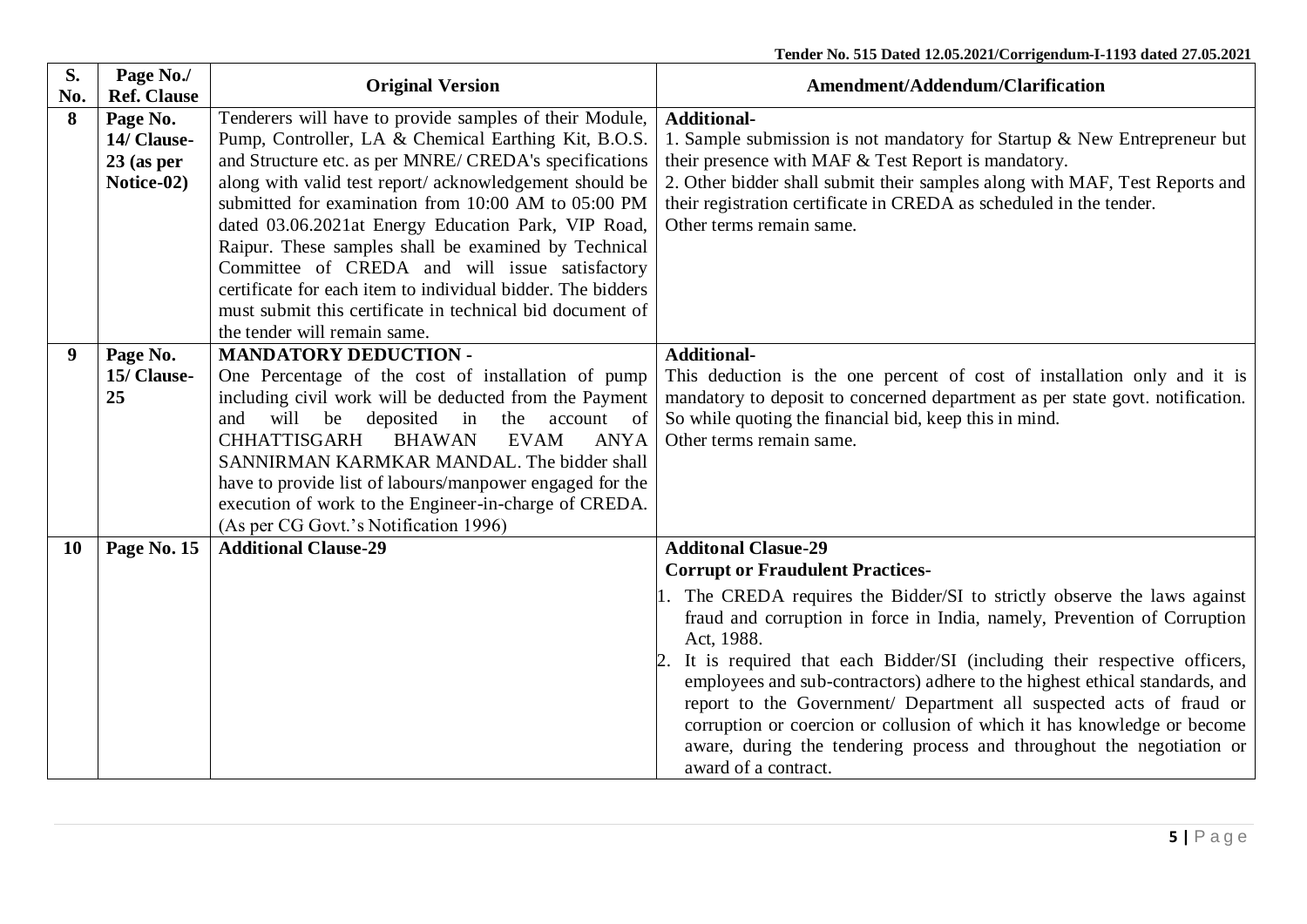| S.<br>No. | Page No./<br><b>Ref. Clause</b>       | <b>Original Version</b>                                                                                                                                                                                                                                                                                                                                                                                                                                                                                                                                                                                                                                                                                                                | Amendment/Addendum/Clarification                                                                                                                                                                                                                                                                                                                                                                                                                                                                                                                                                                                                                                                                                                                                                                                                                                                     |
|-----------|---------------------------------------|----------------------------------------------------------------------------------------------------------------------------------------------------------------------------------------------------------------------------------------------------------------------------------------------------------------------------------------------------------------------------------------------------------------------------------------------------------------------------------------------------------------------------------------------------------------------------------------------------------------------------------------------------------------------------------------------------------------------------------------|--------------------------------------------------------------------------------------------------------------------------------------------------------------------------------------------------------------------------------------------------------------------------------------------------------------------------------------------------------------------------------------------------------------------------------------------------------------------------------------------------------------------------------------------------------------------------------------------------------------------------------------------------------------------------------------------------------------------------------------------------------------------------------------------------------------------------------------------------------------------------------------|
| 11        | Page No.<br>19/ Clause-<br>$12$ (III) | Successful SI upon issue of LOI must submit<br>Manufacture<br>Authorization<br>Form<br>(MAF)<br>From<br>manufacture of Solar pump/ Controller/ Module which it                                                                                                                                                                                                                                                                                                                                                                                                                                                                                                                                                                         | <b>Additional-</b><br>MAF of major components shall be submitted at the time of sample<br>submission on 03.06.2021 and the same shall be submitted with technical bid                                                                                                                                                                                                                                                                                                                                                                                                                                                                                                                                                                                                                                                                                                                |
|           |                                       | is intending to use during installation guarantee at least<br>five year warrantee of pump and controller and at least                                                                                                                                                                                                                                                                                                                                                                                                                                                                                                                                                                                                                  | also. No need to submit with LOI.<br>Other terms remain same.                                                                                                                                                                                                                                                                                                                                                                                                                                                                                                                                                                                                                                                                                                                                                                                                                        |
|           |                                       | 10 year warrantee on module, before installation of<br>pump, no payment shall be made if he fails to do so                                                                                                                                                                                                                                                                                                                                                                                                                                                                                                                                                                                                                             |                                                                                                                                                                                                                                                                                                                                                                                                                                                                                                                                                                                                                                                                                                                                                                                                                                                                                      |
| 12        | Page No.<br>20/ Clause-<br>13. H(i)   | <b>Preventive / Routine Maintenance:</b><br>This shall be done by the contractor at least once every<br>three month and shall include activities such as cleaning<br>and checking the health of the SPV Pump, cleaning of                                                                                                                                                                                                                                                                                                                                                                                                                                                                                                              | <b>Preventive / Routine Maintenance:</b><br>This shall be done by the contractor at least once in every three month and<br>shall include activities such as cleaning and checking the health of the SPV<br>Pump, cleaning of module surface, tightening of all electrical connections,                                                                                                                                                                                                                                                                                                                                                                                                                                                                                                                                                                                               |
|           |                                       | module surface fortnightly positively, tightening of all<br>electrical connections, changing of tilt angle of module<br>mounting structure, and any other activity that may be<br>required for proper functioning of the SPV Pump as a<br>whole.                                                                                                                                                                                                                                                                                                                                                                                                                                                                                       | changing of tilt angle of module mounting structure, and any other activity<br>that may be required for proper functioning of the SPV Pump as a whole.                                                                                                                                                                                                                                                                                                                                                                                                                                                                                                                                                                                                                                                                                                                               |
| 13        | Page No.<br>20/ Clause-<br>13. H(ii)  | Breakdown / Corrective maintenance: Whenever a<br>complaint is lodged by the user/CREDA, the bidder shall<br>attend to the same within a reasonable period of time (not<br>exceeding 07 days from the date of complaint) and<br>rectify the defects, period. Replacement of the defective<br>component/ spares if required asn-when such<br>requirement would arise. The replacement work shall be<br>carried out within the specified time limit i.e. maximum<br>30 days. It is mandatory that the contractor shall submit a<br>certificate, about the rectification/replacement work<br>done, from the concerning beneficiary(s) to the DO,<br>failing which it will be assumed that the contractor has<br>not performed its duties. | Breakdown / Corrective maintenance: Whenever a complaint is lodged by<br>the user/CREDA, the bidder shall attend to the same within a reasonable<br>period of time (not exceeding 07 days from the date of complaint) and rectify<br>the defects, period. Replacement of the defective component/ spares if<br>required as and when such requirement would arise. The replacement work<br>shall be carried out within the specified time limit i.e. maximum 7 days for<br>minor replacement/repair and 15 days for major replacement/repair. It is<br>mandatory that the contractor shall submit a certificate, about the<br>rectification/replacement work done, from the concerning beneficiary(s) to<br>the DO, failing which it will be assumed that the contractor has not<br>performed its duties. Major and minor replacement/repair shall be defined by<br>CREDA separately. |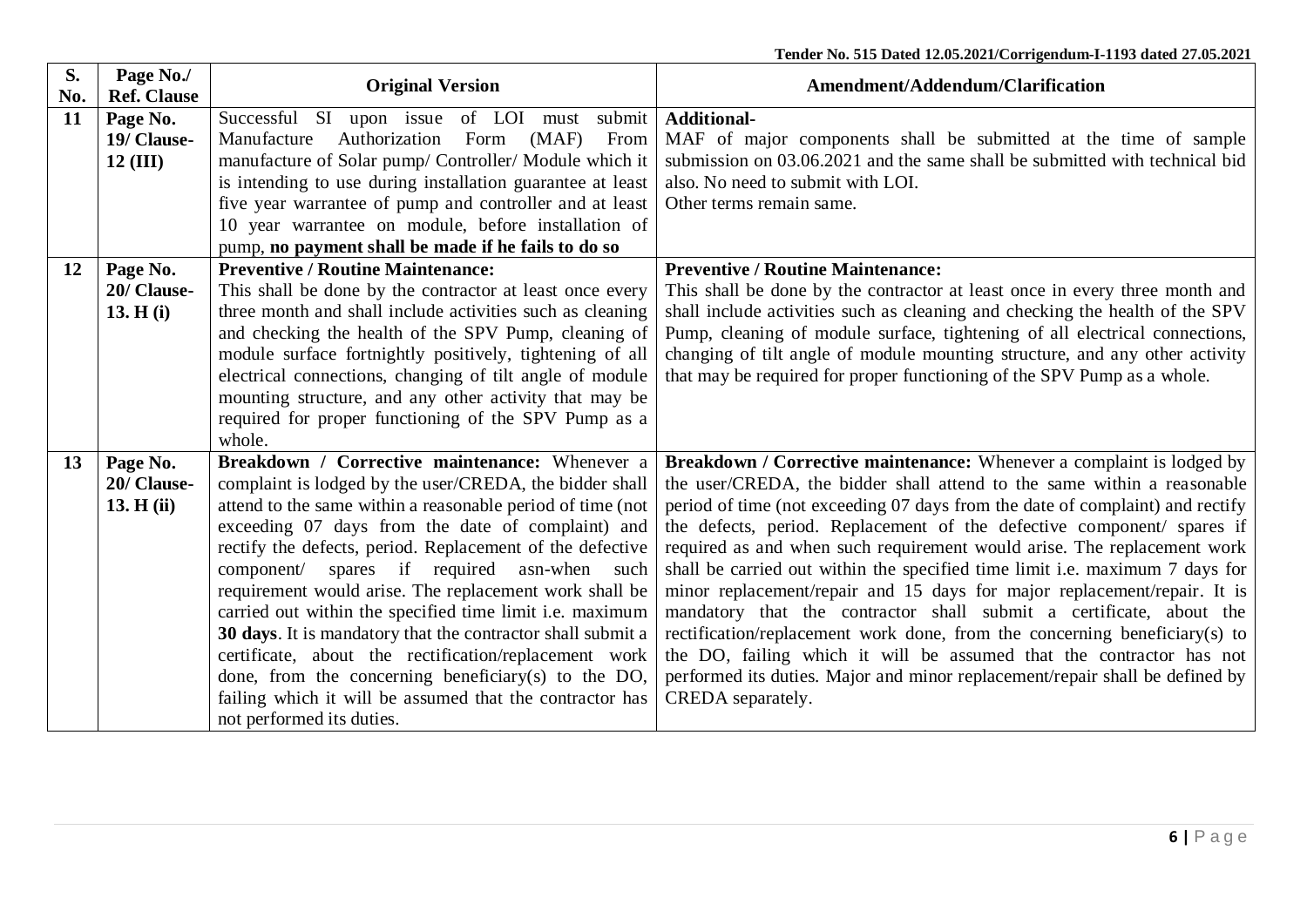| S.<br>No. | Page No./<br><b>Ref. Clause</b> | <b>Original Version</b>                                                                                                                                                                                                                                                                                                                                                                                                                                                                       | <b>Amendment/Addendum/Clarification</b>                                                                                                                                                                                                                                                                                                                                                                                                                                                                                                                                                                                                                                                                                                                                                                                                                              |
|-----------|---------------------------------|-----------------------------------------------------------------------------------------------------------------------------------------------------------------------------------------------------------------------------------------------------------------------------------------------------------------------------------------------------------------------------------------------------------------------------------------------------------------------------------------------|----------------------------------------------------------------------------------------------------------------------------------------------------------------------------------------------------------------------------------------------------------------------------------------------------------------------------------------------------------------------------------------------------------------------------------------------------------------------------------------------------------------------------------------------------------------------------------------------------------------------------------------------------------------------------------------------------------------------------------------------------------------------------------------------------------------------------------------------------------------------|
| 14        | Page No.<br>20/ Clause-<br>14   | <b>TERMS OF PAYMENT -</b><br>The following terms of payment shall apply for the<br>tender -<br>A. 95% of the cost as per the sanction order after<br>satisfactory supply, installation, commissioning $\&$<br>performance test of the SPV Pumps at site with<br>proper handing over.<br><b>B.</b> Balance 5% of the cost shall be retained by<br>CREDA as Security Deposit for a period of 60<br>months from date of commissioning.                                                           | <b>TERMS OF PAYMENT -</b><br>Due to COVID-19 the following terms of payment shall apply for the tender -<br>A. 97% of the cost as per the sanction order after satisfactory supply,<br>installation, commissioning & performance test of the SPV Pumps at<br>site with proper handing over.<br><b>B.</b> Balance 3% of the cost shall be retained by CREDA as Security<br>Deposit for a period of 60 months from date of commissioning.                                                                                                                                                                                                                                                                                                                                                                                                                              |
| 15        | Page No.<br>20/ Clause-<br>15   | If the eligible SI fails to complete the assigned work<br>within the schedule time specified in the sanction order<br>or any extension granted there to, CREDA will recover<br>from the SI as penalty a sum of <b>half percent</b> $(0.5\%)$ of<br>the system price excluding GST/Tax for every delayed<br>system per week. For this purpose, the date of taking<br>over shall be reckoned as the date of completion. The<br>total penalty shall not exceed 10% (Ten Percent) of the<br>cost. | If the eligible SI fails to complete the assigned work within the schedule time<br>specified in the sanction order or any extension granted there to, CREDA will<br>recover from the SI as penalty a sum of <b>half percent</b> $(0.5\%)$ of the system<br>price excluding GST/Tax for every delayed system per week. For this<br>purpose, the date of taking over shall be reckoned as the date of completion.<br>The total penalty shall not exceed 5% (Five Percent) of the cost.                                                                                                                                                                                                                                                                                                                                                                                 |
| <b>16</b> | Page No.<br>23/ Clause-<br>31   | <b>DECLARATION OF CONFLICT OF INTEREST -</b><br>Any Regular employee / Working or worked on basis of<br>contract or placement agency cannot work directly or<br>indirectly in any scheme of CREDA. If any SI found then<br>or sublet the work shall be blacklisted for 3 years.                                                                                                                                                                                                               | DECLARATION OF CONFLICT OF INTEREST -<br>A. The SI Shall not be permitted to Bid for the work if the section of HO<br>CREDA (responsible for implementation of work) in which his near relative<br>is posted. Furthermore Successful Bidder shall not be given work in the<br>district in which his near relative is posted. Bidder Shall also intimate the<br>names of his near relatives working in the CREDA. Bidder shall also intimate<br>the name of persons who are working with him in any capacity and who are<br>near relatives to any employee in CREDA. Any breach of this condition by SI<br>would render himself liable to be blacklisted for three years and removed<br>from approved list of SI.<br>Note:- By the term near relatives is meant Wife, Husband, Parents and son,<br>Brother, Sister, Brother-in-law, Father-in-law, Mother-in-law etc. |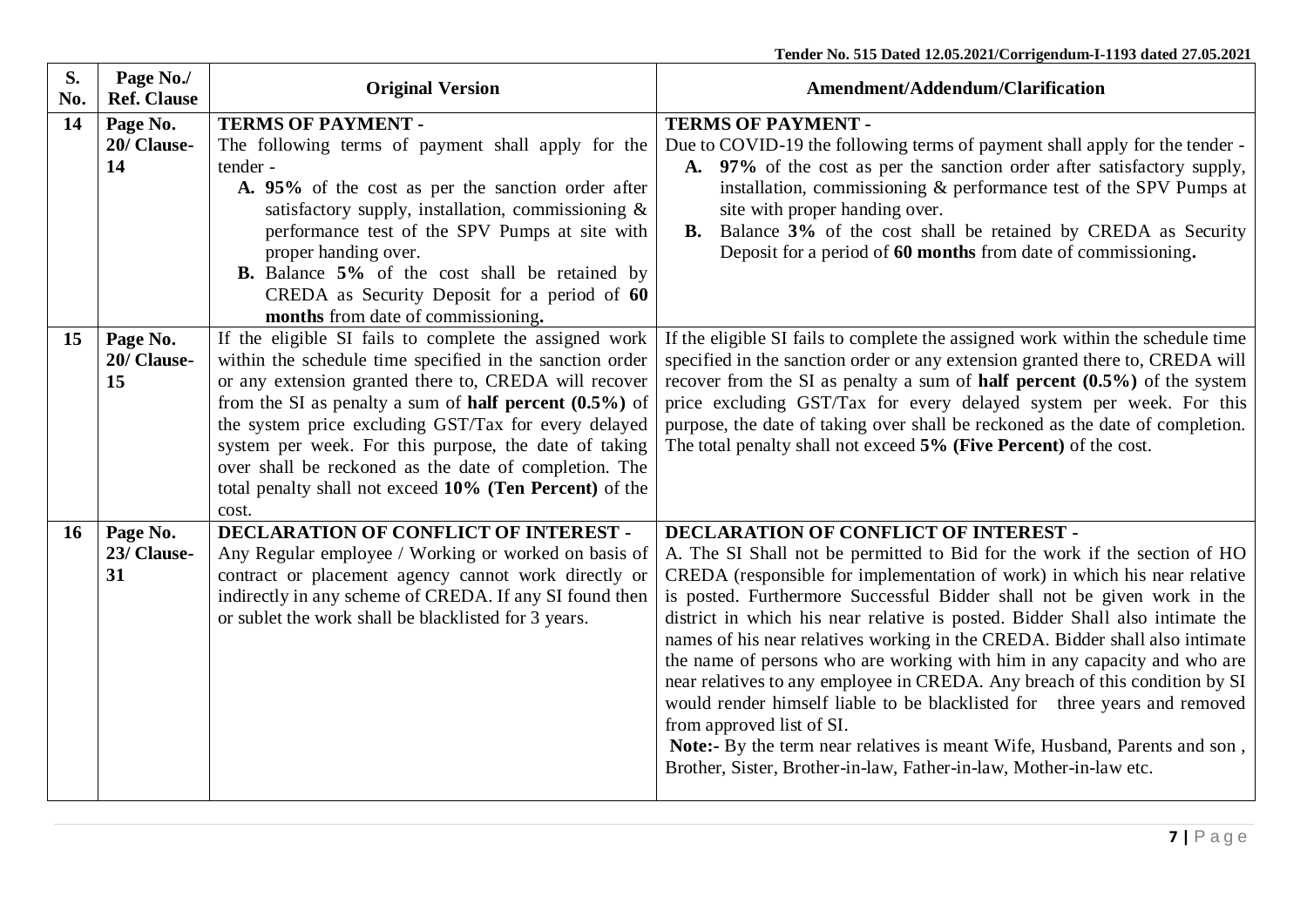| S.<br>No. | Page No./ Ref.<br><b>Clause</b>                                         | <b>Original Version</b>                                                                                                                                                                                                                                                                                                                                                                                                                     | Amendment/Addendum/Clarification                                                                                                                                                                                                                                                                                                                                                                    |
|-----------|-------------------------------------------------------------------------|---------------------------------------------------------------------------------------------------------------------------------------------------------------------------------------------------------------------------------------------------------------------------------------------------------------------------------------------------------------------------------------------------------------------------------------------|-----------------------------------------------------------------------------------------------------------------------------------------------------------------------------------------------------------------------------------------------------------------------------------------------------------------------------------------------------------------------------------------------------|
|           |                                                                         |                                                                                                                                                                                                                                                                                                                                                                                                                                             | B. Bidder must produce an affidavit (Annexure-A) stating the names of<br>retired/removed employee of CREDA (if any) in his employment who retired<br>/removed within last two years. if in case there is no such person in his<br>employment, his affidavit should clearly state this fact.<br>This affidavit is mandatory, if it is not produced along with the bid, the bid<br>shall be rejected. |
| 17        | Page No. 26/<br>Clause- $2$ (vi)                                        | Minimum 1 test report of complete system with<br>certified solar panel, solar pump and controller shall<br>be submitted before payment.                                                                                                                                                                                                                                                                                                     | This clause is deleted.                                                                                                                                                                                                                                                                                                                                                                             |
| 18        | Page No. 51:<br><b>Agreement</b><br>third from the<br>Last<br>Paragraph | I/We declare that none of our relatives is working in<br>CREDA either on Regular/Contract/Placement basis<br>or I/We dont have any partnership/subcontract<br>obligation with any employee working in CREDA at<br>present directly or indirectly and we will not enter in<br>such obligation in future also. If any breach of<br>declaration is found than we will be responsible for<br>our debarment and any other action taken by CREDA. | I/we hereby state that we have provided information of our near<br>relatives as stated in the affidavit attached at "Annexure-A"                                                                                                                                                                                                                                                                    |
| 19        | Page No. 52-<br>54:<br><b>CONSORTIUM</b><br><b>AGREEMENT</b>            | Annexure-III : CONSORTIUM AGREEMENT                                                                                                                                                                                                                                                                                                                                                                                                         | Annexure- B: CONSORTIUM AGREEMENT (enclosed)                                                                                                                                                                                                                                                                                                                                                        |

# **Note-**

- All above amendments will be applicable for every clause having same point (co-related) in tender document.
- All other terms and conditions will remain same as per tender document.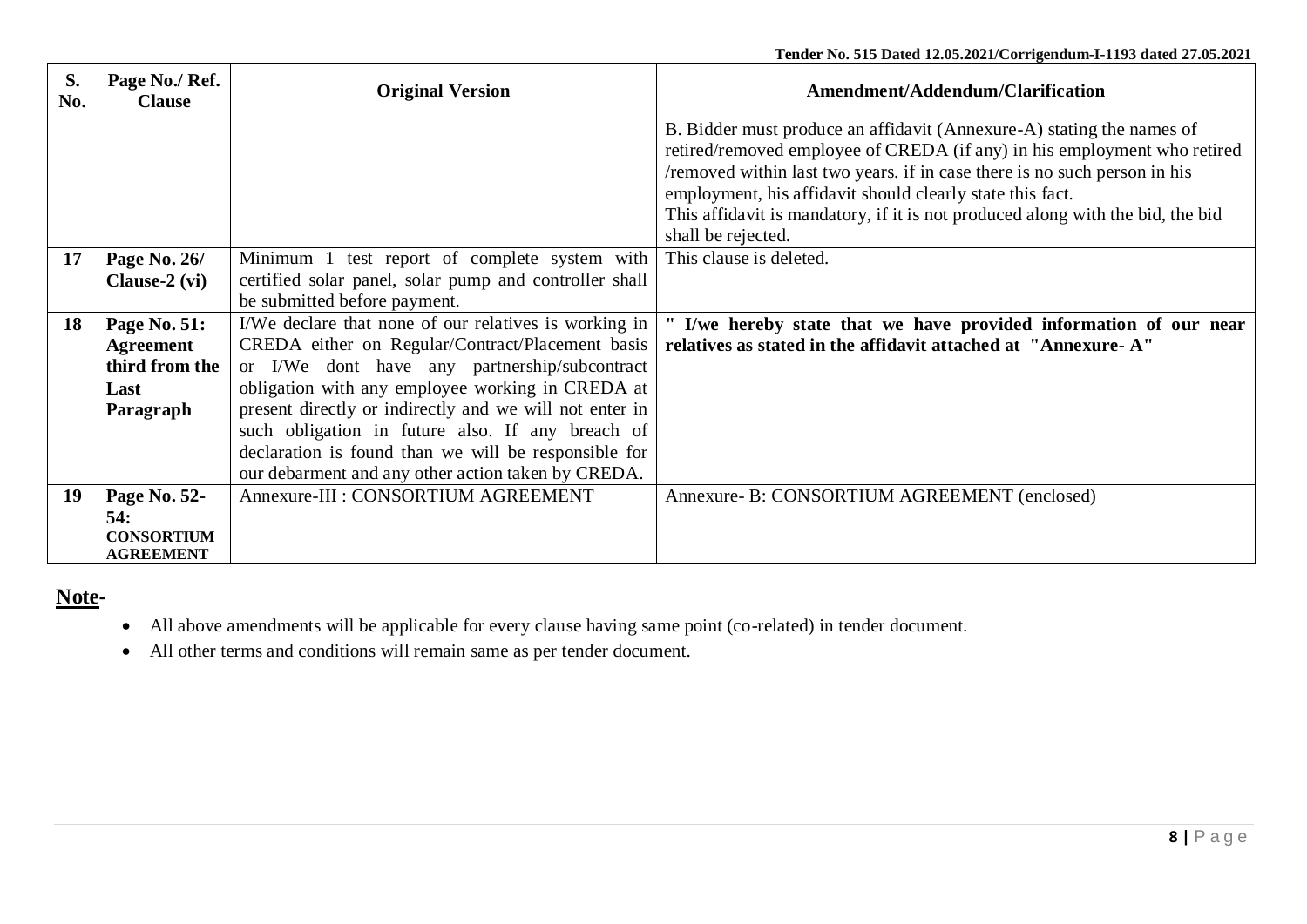## **Annexure- "A"**

# **FORMAT FOR THE AFFIDAVIT**

(Note: This affidavit should be on a non-judicial stamp paper of Rs. 100/- and shall be attested by Magistrate/Sub-Judge/ Notary Public)

I,…………………………………….(Name of the bidder authorized representative of the bidder) son/daughter of ………………………………………………………resident of ………………………………………………(full address), aforesaid solemnly affirm and state as under :

- 1. I hereby certify that all the information furnished with the bid submitted in response to notice inviting bid number 515/CREDA/SPV-PUMPS/SSY-VI/2021 Dated: 12-05-2021 issued by Chhattisgarh State Renewable Energy Development Agency (CREDA) (authority inviting bids) for Saur Sujla Scheme Phase-VI (name and identification of work) are true and correct.
- 2. I hereby certify that I have been authorized by.................................................. (Company name) to sign on their behalf, the bid mentioned in sr.no.1 above.\*
- 3. Information furnished in the bidding documents is correct in all respects to the best of my knowledge and belief.
- 4. The near relations as per clause 31(A), in CREDA, are not in employment of the firm/company. (Note:-By the term near relatives is meant Wife, Husband, Parents and Son, Brother, Sister, Brother–in-law, Father-in-law, Mother-in-law etc.) (if working mention the name/names)

…………………………………………………………………. ………………………………………...………………………..

5. The name of near relative (if any) as per Clause 31(B) who retired/removed within the last two years. (If None, clearly State None)

……………………………………………………………… ………………………………………………………………

6. No near relative is working as Financial Accountant in the CREDA. (if working mention the name)

………………………………………………………………….

………………………………………...………………………..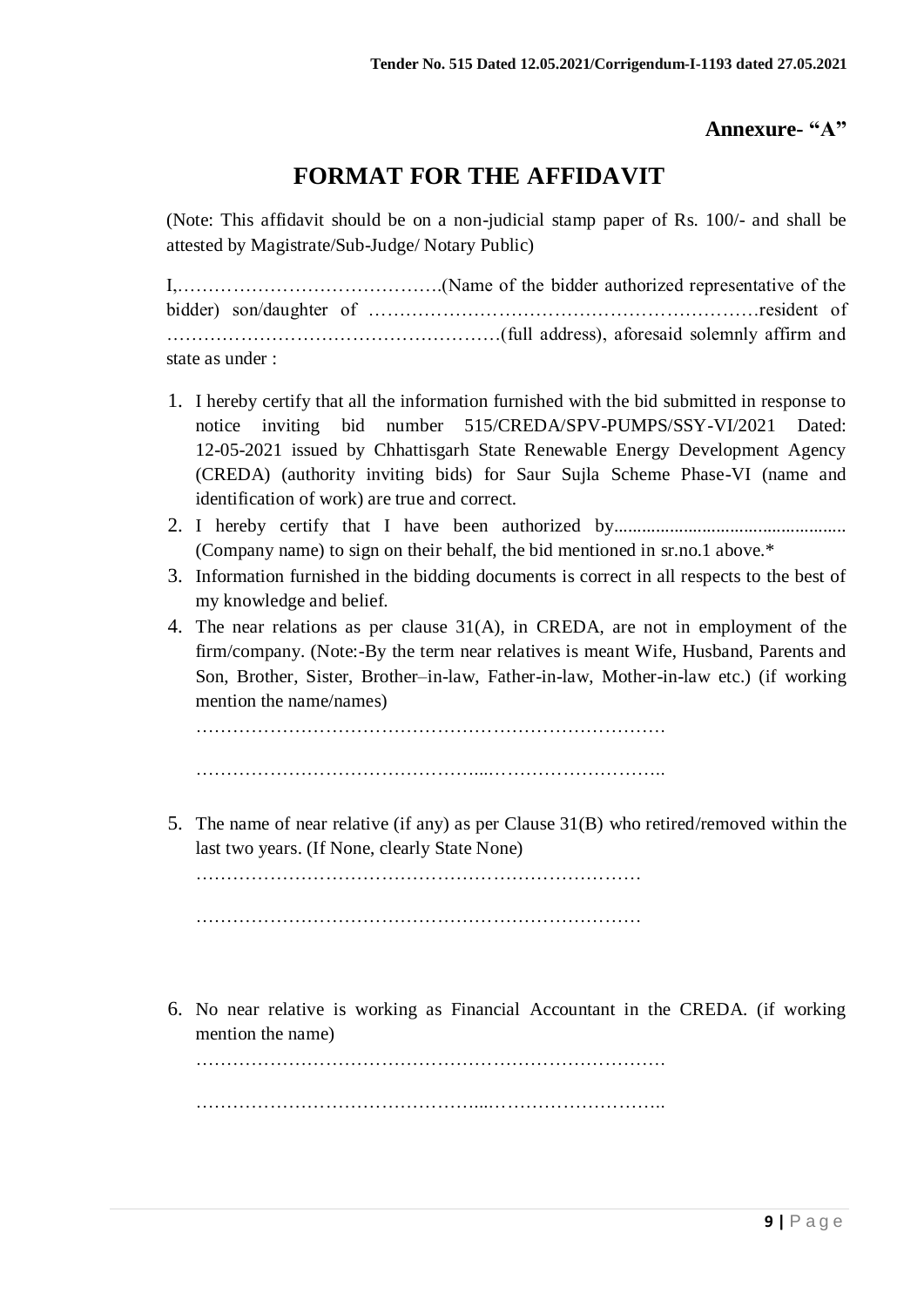7. No person is working in the company in any capacity, who are near relatives to any Officer in Chhattisgarh State Renewable Energy Development Agency (CREDA) (If working mention the name)

………………………………………………………………….

………………………………………...………………………..

- 8. Our company/firm/ or otherwise is not under the clarification of ineligibility for corrupt and fraudulent practices by the Central Government, the State Government or any public undertaking, autonomous body, authority by whatever name called under the Central or the State Government. as mention in clause 1(F) of tender document.
- 9. I hereby authorize the CREDA Officials to get all the documents verified from appropriate sources (s).

Deponent

Place : ……………………….. Date : …………………………

\* Not applicable if the bidder is an individual and is signing the bid on his own behalf.

## **Verification**

I………………………………………. S/o………………………do here by affirm that contents stated in Para 1 to 09 above and contents submitted in technical & financial bid are true to the best or my knowledge and believe and are based on my/our record.

Verified that this date of ……………… at (Place)………………….

Deponent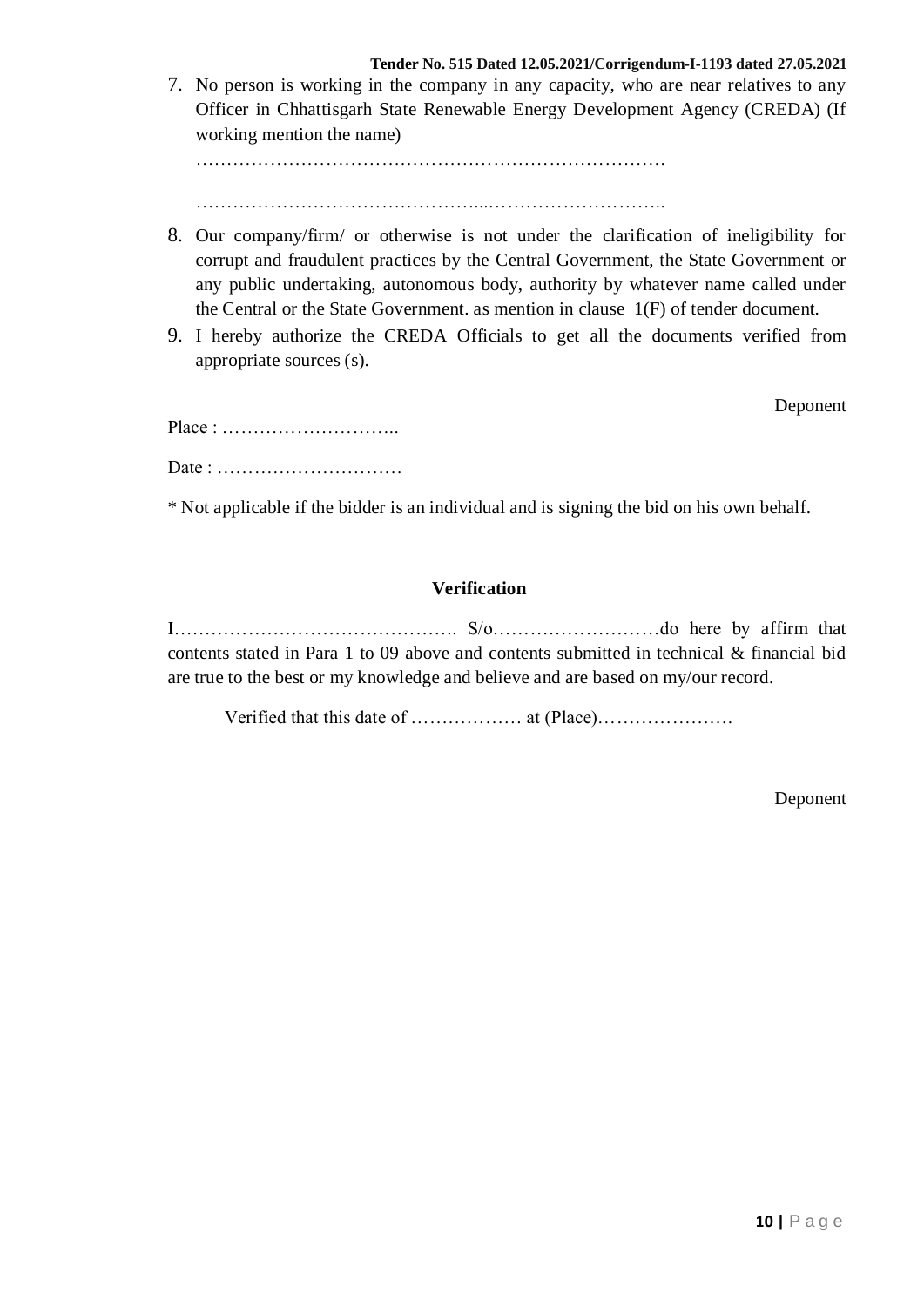## **CONSORTIUM AGREEMENT**

This Consortium Agreement executed on this ……. Day of ……….. 2021

#### **BETWEEN**

**M/S …………………….**, a Company/Proprietorship Firm/Partnership Firm incorporate under the Law of companies Act 1956/2013 and having its registered/principal office at ............................. (GST No……………………….) through its proprietor …………………. S/o ……………………….. (herein after called the "Partner-I"/ "Lead Partner" which expression shall include its successors, executors and permitted assigns)

#### **AND**

**M/s ………………………………….** a Company/Proprietorship Firm/ Partnership Firm under Firm (GST No. ………………… ) and having its registered/principal office at …………………….. Through its Partner Mr. …………………….. S/o …………………… (herein after called the "Partner–II"/"Second Partner" which expression shall include its successors, executors and permitted assigns)

This agreement is for the purposes of submission of bid as per the **TENDER DOCUMENT NO. 515 dated 12.05.2021** and entering into a contract in case of award for the work of Survey, Design, Supply, Installation & Commissioning of Solar Photo Voltaic Irrigation Pumps of various capacities with five years onsite warrantee, COMC & insurance anywhere in the state of Chhattisgarh for **SAUR SUJLA YOJNA** of **CHHATTISGARH STATE RENEWABLE ENERGY DEVELOPMENT AGENCY (CREDA)**

**AND WHEREAS** as per Tender document, Consortium bids will also be considered by the Owner provided they meet the specific requirements in that regard.

#### **NOW THIS INDENTURE WITNESSETH AS UNDER -**

In consideration of the above premises and agreements all the partners to this Consortium do hereby now agree as follows:

**1.** We the partners in the Consortium hereby confirm that the name and style of the Consortium shall be **"………………….. / …………………………"** "Consortium."

#### **2.** FORMATION AND PRINCIPLE PLACE OF BUSINESS

#### **FORMATION -**

The partner of the consortium do hereby form a Consortium pursuant to the laws of state of Chhattisgarh in order for the consortium to carry on the purposes for which provision is made herein

#### **PRINCIPAL PLACE OF BUSINESS -**

The Consortium Partner shall maintain principal place of business at …………………….. The partners of the consortium may re-locate its office from time to time or have additional offices as the partners may determine

#### **3. PURPOSE OF THE CONSORTIUM -**

The object of the consortium to bid and perform Tender No. 515/CREDA/SPV-PUMPS/SSY-VI/2021 dated: 12.05.2021 from CHHATTISGARH STATE RENEWABLE ENERGY DEVELOPMENT AGENCY (CREDA) For Survey, Design, Supply, Installation & Commissioning of Solar Photo Voltaic Irrigation Pumps of Various Capacities with Five Years on Site warrantee, COMC & Insurance anywhere in the state of Chhattisgarh for SOUR SUJLA YOJNA and to deal with the same in any manner what so ever.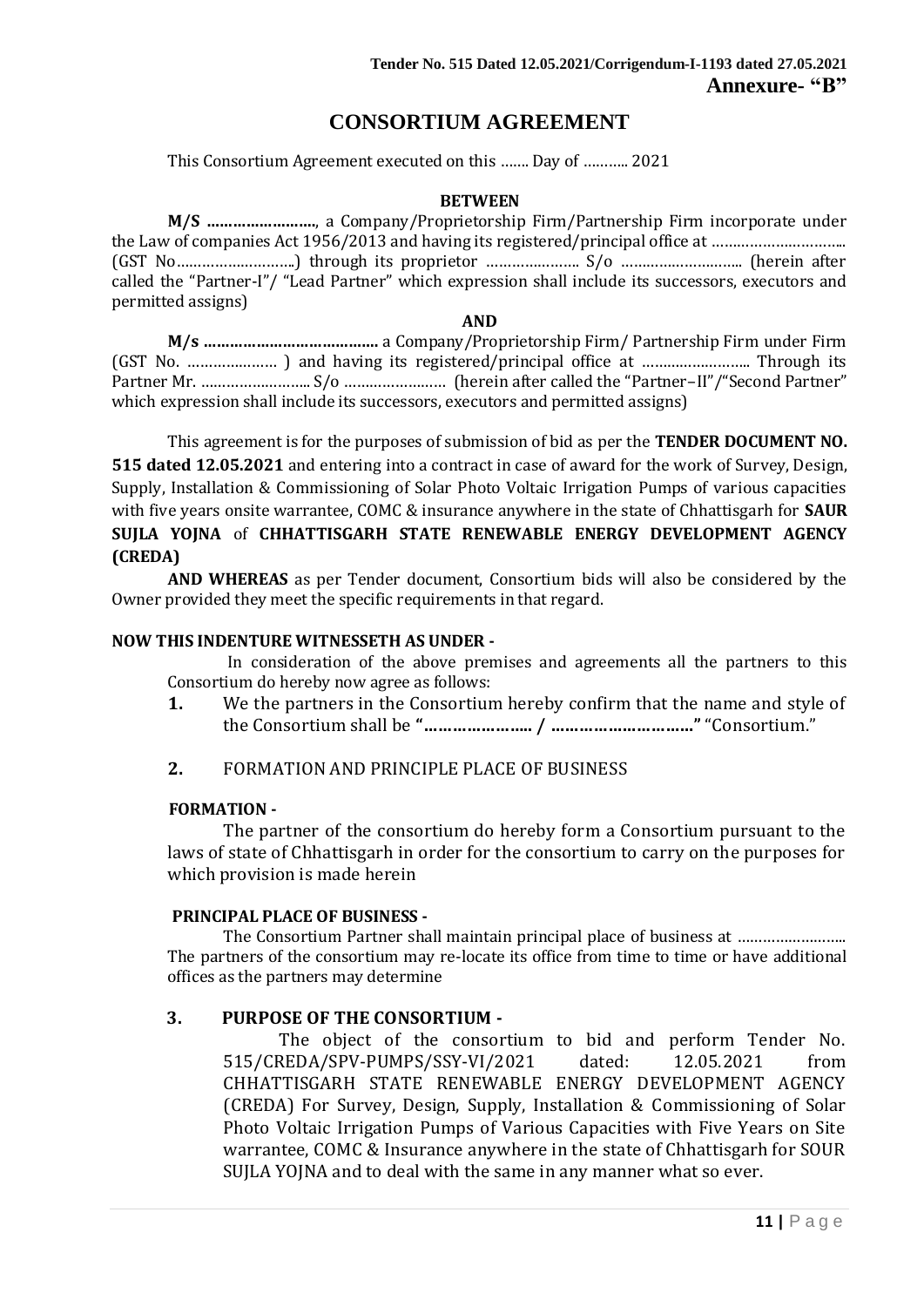## **4. TERM -**

The term of the consortium shall commence as of the date hereof and shall be terminated and dissolved upon the earliest to occur of (i) on mutual understanding of partners by executing separate agreement regarding dissolution of consortium (ii) the unanimous agreement of the partners (iii) the order of a court of competent jurisdiction (iv) Competition of the above mention tender

## **5. PERCENTAGE OF PARTICIPATION -**

| <b>CONSORTIUM PARTNER</b> | <b>PARTNER</b>            | <b>PERCENTAGE</b> |
|---------------------------|---------------------------|-------------------|
|                           | Lead Partner (Partner 1)  |                   |
|                           | Other Partner (Partner 2) |                   |
| TOTAL-                    |                           |                   |

## **6. PARTICIPATION -**

Both the partners have decided to perform the above mention work of CREDA in their above proportionate work.

- **7.** The Lead Member is hereby authorized by the second Member of the Consortium to bind the Consortium and receive instructions for and on their behalf. For this purpose second member will submit a duly signed Power of Attorney.
- **8.** The lead partner of consortium will be solely responsible for any liability, penalty, COMC and other terms and conditions mentioned in this tender document.
- **9.** The Lead Member shall be liable and responsible for ensuring the individual and collective commitment of each of the members of the Consortium in discharging all of their respective obligations. Furthermore lead member shall be liable for fulfillment of each terms and conditions of the tender document. Each Member further undertakes to be individually liable for the performance of its part of the obligations without in any way limiting the scope of collective liability envisaged in this Agreement.
- **10.** Subject to the terms of this Agreement, the all member shall be responsible for providing technical and financial support and responsible for execution of project as per agreement to be signed.
- **11.** In case of any breach of the said Contract by any of the partners of the CONSORTIUM, we hereby agree to be fully responsible for the successful execution/performance of the Contract in accordance with the terms of the Contract.
- **12.** Further, if the Owner suffered any loss or damage on account of any breach of the Contract or any shortfall in the completed equipment/ plant, meeting the guaranteed performance parameters as per the technical specifications/ contract documents, the Lead Partner and Second Partner of these presents undertake to promptly make good such loss or damage caused to the Owner, on the Owner's demand without any demur.